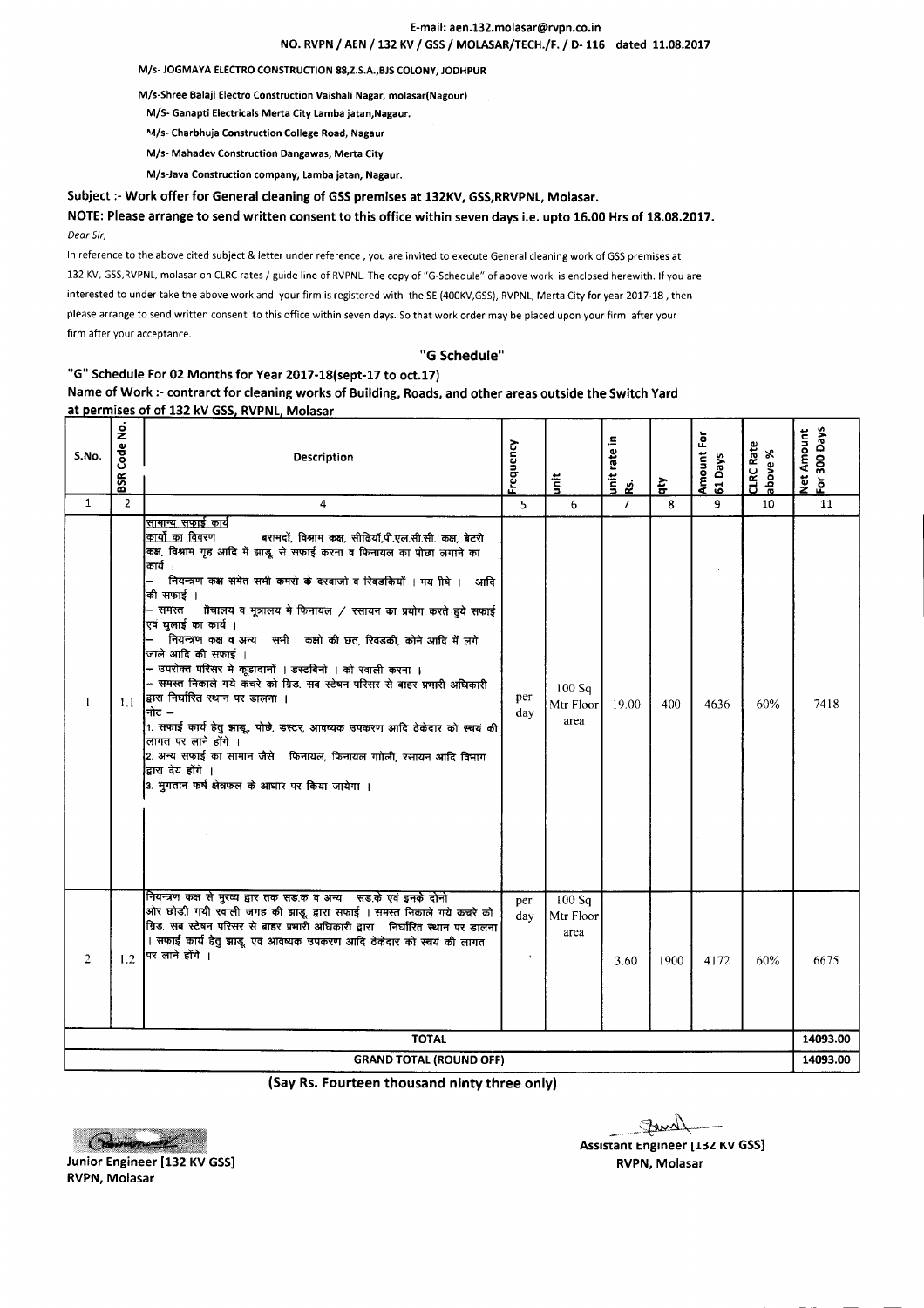

RAJASTHAN RAJYA VIDYUT PRASARAN NIGAM LIMITED (Reg. Office: Vidyut Bhawan, Janpath, Jyoti Nagar, Jaipur-302005 OFFICE OF THE ASSISTANT ENGINEER (132 KV GSS) Molasar, (Nagaur) -341506, Telephone NO.015S0-240536 E-mail: aen.132.molasar@rvpn.co.in

NO. RVPN / AEN /132 KV / GSS / MOLASAR/TECH./F./ 0-117 dated 11.0S.2017

*M/s-* JOGMAYA ELECTROCONSTRUCTION88,Z.S.A.,BJSCOLONY,JODHPUR

M/s-Shree Balaji Electro Construction Vaishali Nagar, molasar(Nagour)

*M/S-* Ganapti Electricals Merta City Lamba jatan,Nagaur.

*M/s-* Charbhuja Construction College Road, Nagaur

*M/s-* Mahadev Construction Oangawas, Merta City

M/s-Java Construction company, Lamba jatan, Nagaur.

Subject :- Work offer for Yard cleaning of GSS premises at 132KV, GSS, RVPN, Molasar.

#### NOTE: Please arrange to send written consent to this office within seven days i.e. upto 16.00 Hrs of 18.08.2017. *Dear Sir,*

In reference to the above cited subject & letter under reference. you are invited to execute Yard cleaning work of GSS premises at

132 KV,GSS,RVPNL,molasar on CLRCrates / guide line of RVPNL.The copy of "G-Schedule" of above work is enclosed herewith. If you are

interested to under take the above work and your firm is registered with the SE (400KV,GSS), RVPNL, Merta City for year 2017-18, then

please arrange to send written consent to this office within seven days. Sothat work order may be placed upon your firm after your

firm after your acceptance.

Name of Work '- contrarct for Yrad cleaning works at 132 KV GSSRVPN Molasar on CLRCRates

### "G Schedule" "G" Schedule For 02 Months for Year 2017-18(sept-17 to oct-17)

| wanted to work . Contract for from creating works at 192 KV G33 KVPN injuidsal UII CERC Rates. |                                                                                                                                                                                                        |               |                    |               |                              |                 |          |  |  |  |  |
|------------------------------------------------------------------------------------------------|--------------------------------------------------------------------------------------------------------------------------------------------------------------------------------------------------------|---------------|--------------------|---------------|------------------------------|-----------------|----------|--|--|--|--|
| Item<br>Code as<br>per BSR                                                                     | Work Description                                                                                                                                                                                       | Item<br> Code | Unit               | Frequ<br>ency | Area                         | <b>BSR</b> Rate | Amount   |  |  |  |  |
|                                                                                                | Up keeping of 132 KV GSS, Switch vard (un-<br>gravelled / gravelled ) which including removel of<br>grass, shrubs & weeds etc. from the switch vard<br>and cleaning the same collecting of all garbage |               | 1.6(A)             | Ξ<br>c<br>Ě   | Gravelled<br>4000<br>Sq.m    | Rs.137/100sqm   | 5480.00  |  |  |  |  |
|                                                                                                | etc. at one place & throwing it as per directions of $1.6(B)$<br>work incharge.                                                                                                                        |               | mtr<br>$S_{\rm q}$ | ゠<br>early    | Ungravelled<br>18000<br>Sq.m | Rs.89/100sqm    | 16020.00 |  |  |  |  |
| 1.6                                                                                            |                                                                                                                                                                                                        |               | Per                | year)<br>Half |                              | total           | 21500.00 |  |  |  |  |
| (1). Amount as per BSR rate for one cycle                                                      |                                                                                                                                                                                                        |               |                    |               |                              |                 | 21500.00 |  |  |  |  |
| (2). Amount as per CLRC rate above 60% of BSR                                                  |                                                                                                                                                                                                        |               |                    |               |                              |                 | 12900.00 |  |  |  |  |
| <b>TOTAL</b>                                                                                   |                                                                                                                                                                                                        |               |                    |               |                              |                 | 34400.00 |  |  |  |  |
| <b>Round off</b>                                                                               |                                                                                                                                                                                                        |               |                    |               |                              |                 | 0.00     |  |  |  |  |
| <b>GRAND TOTAL</b>                                                                             |                                                                                                                                                                                                        |               |                    |               |                              |                 |          |  |  |  |  |

(Say Rupees Thirty four Thousand four Hundred Only)

 $-$  femal

Assistant ENGINEER 132KV GSS, RVPN, Molasar

Terms and Conditions

 $\mathbf{1}$ The Transport and Halting arrangament as required shall be made by the Contractor himself at his own cost

2 The upkeeping of GSS is to be carried out as per CLRC Rules and Regulations

- 3 The insurance of Labour engaged on is the contractor's part.
- 4 The above Rates are including Income Tax, Service Tax and Other chargable taxes.
- 5 Levises and deductions will be as per rules.

Brugher

Junior ENGINEER(M) 132 KV GSS, RVPN, Molasar

Iam

Assistant ENGINEER 132 KV GSS, RVPN, Molasar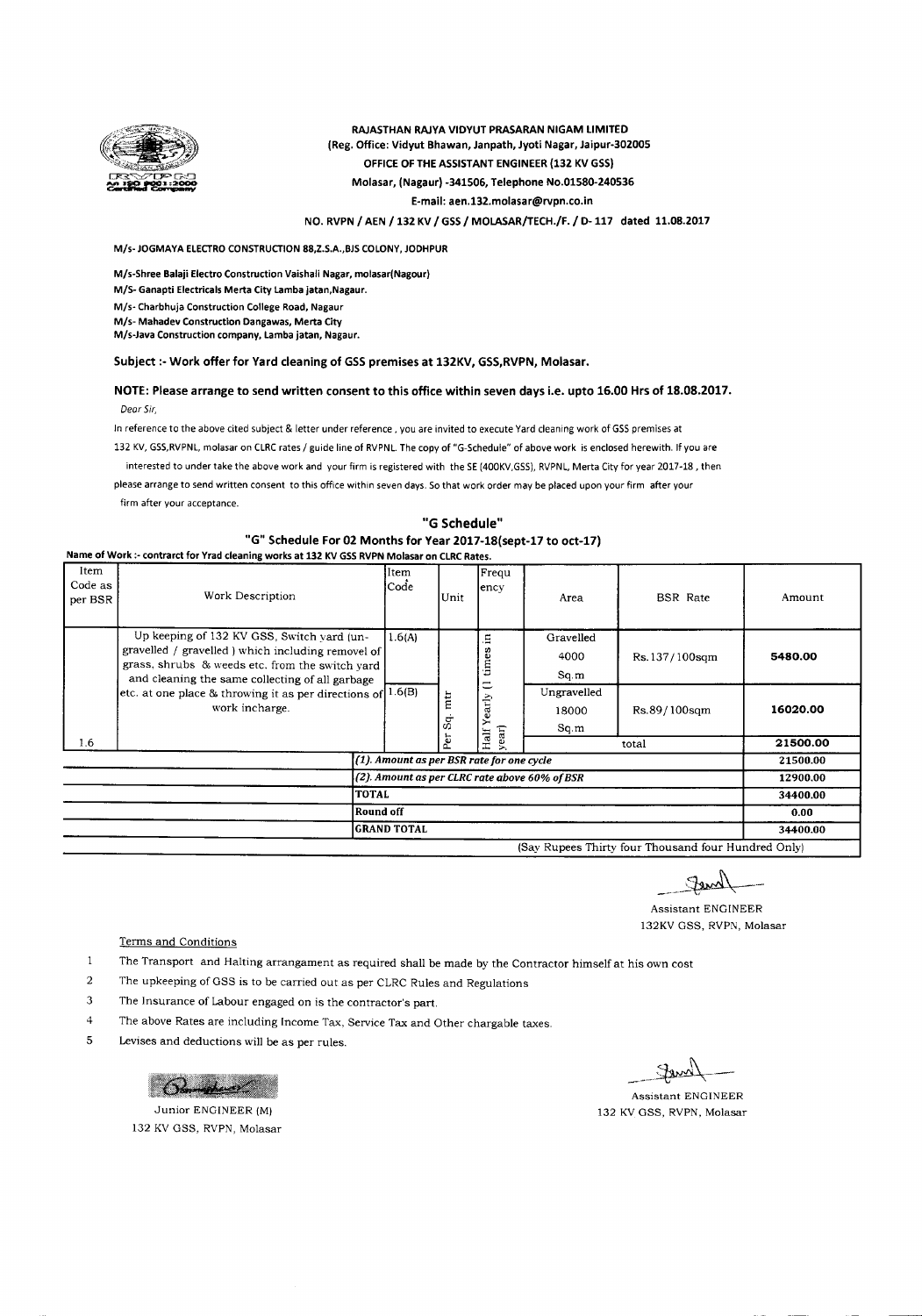

### RAJASTHAN RAJYA VIDHYUT PRASARAN NIGAM LIMITED (An ISO 9001-2008 Certified Company) OFFICE OF THE ASSISTANT ENGINEER. 132 KV GSS, DEEDWANA(NAGAUR)

NO. RVPN/AEN/132 KV GSS / DEED / Works. /D.85 Dated 11.08.2017

All Registered Contractor, Under the ZCE (T&C A/Z), Ajmer

Sub:- Yard cleaning work on CLRC Rate contract at 132KV GSS Deedwana.

In reference to subject cited above it is intimated that the work of yard cleaning work on CLRC Rate contract at 132KV GSS Deedwana is to be carried out on CLRC rate contract. You are interested to carried out the said work please give your present within a period of 7

days from 11.08.2017 to 19.08.2017 the issue letter otherwise it will be presumed that you are not interested to carry out the said work and work will be awarded to other firm.

neer,  $132$  KV GSS, RVPN, Deedwana

- Copy submitted/forwarded to the following for information & needful action:-1. The Executive Engineer (220 KV GSS Kuchaman), Nagaur.
	- 2. The Accounts Officer (T&C), RRVPNL, merta city
		-

er. 132 KV GSS, RVPN, Deedwana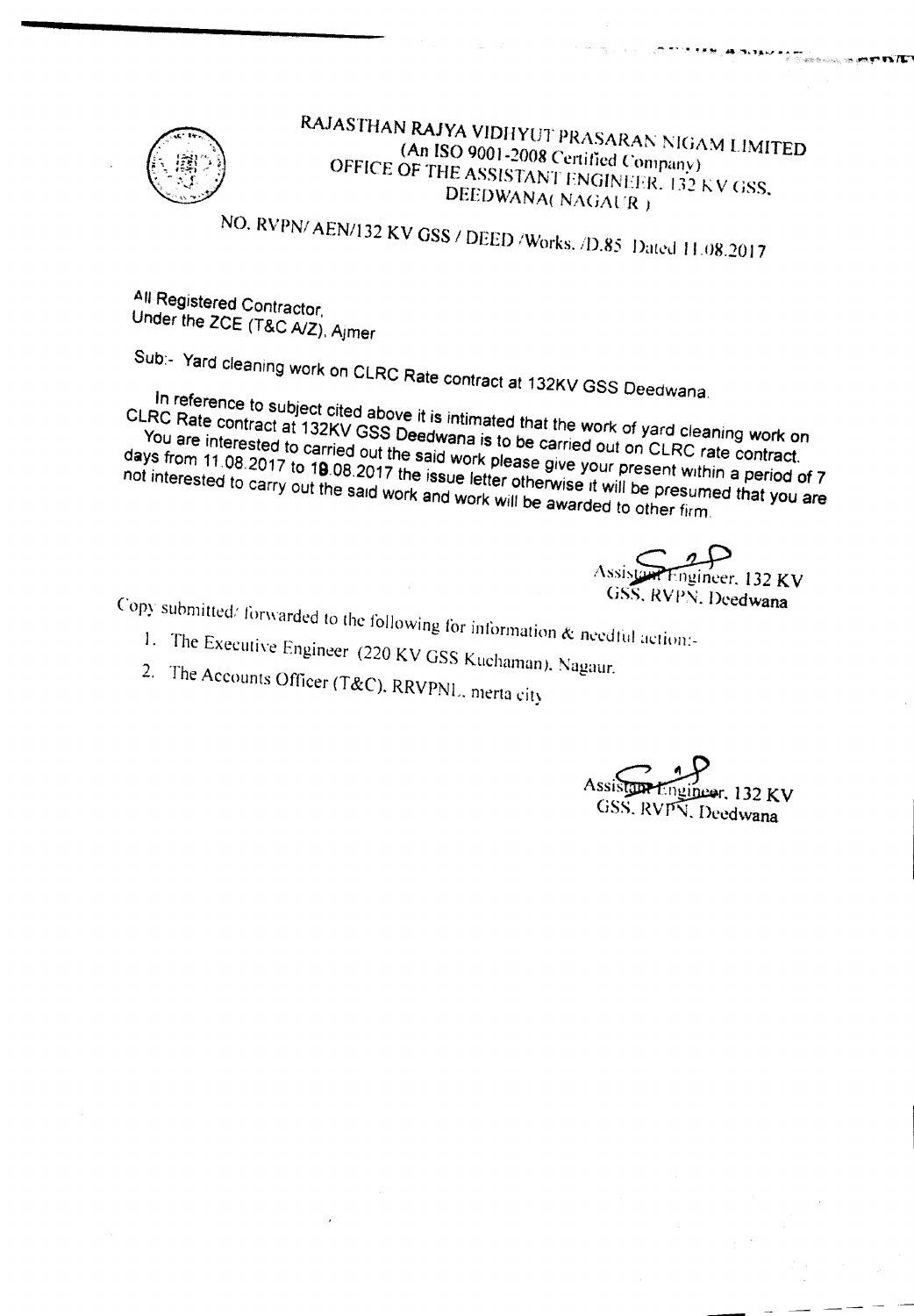### OFFICE OF THE ASSISTANT ENGINEER (132 KV GSS) RVPN, DEEDWANA No. RVPN/AENfl32 KV 1(;SSJl)EED/ESTT. *IF. 10.* 85 Dated:-lI.08.20J7

#### To. The All Registered firm in the circle of SE (T&C) RVPNL, Merta City

Sub - Regarding consent for yard up keeping work at 132 KV GSS RVPNL, DEEOWANA on CLRC rates against TN-2975.

With reference to the above cited subject, the work of yard cleaning at 132 KV GSS RVPNL, DEEDWANA is to be awarded, the above said woprk is to be done as per With reference to the above circu subject, the work of yard circums of the above said work of yard up keeping at 132 KV GSS RVPN. Deedwana and your firm is registered.<br>CLRC/Guide line of RVPNL, in This regard if you are in with the circle of SE (T&C) RVPNL. Merta City for year 2017-18. then please give your consent within a period of Seven days from the date of issue this letter

|                | Item Code Work Description                                                                                                              | Item Code unit                                            |              | frequiency                                    | area                      | <b>BSR Rate</b> | Amount     |
|----------------|-----------------------------------------------------------------------------------------------------------------------------------------|-----------------------------------------------------------|--------------|-----------------------------------------------|---------------------------|-----------------|------------|
| as per<br>⊦BSR |                                                                                                                                         |                                                           |              |                                               |                           |                 |            |
| 1.6            | Up Keeping of 132 KV GSS, Switch Yard 1.6 (A)<br>(Gravelled/ Un Gravelled) which including                                              |                                                           |              |                                               | Gravelled                 | Rs. 137/100 Sam | 1285745    |
|                | removal of Grass, Shrubs & Weeds etc.                                                                                                   |                                                           |              |                                               | 9385 Sq. M                |                 |            |
|                | From the switch yard and cleaning the<br>same collecting of all grabage etc. At one 1.6 (B)<br>place & throwing it as per directions of |                                                           | Per Sq. Mtr. | One time upto<br>31 10.2017                   | Un Gravelled<br>12646 Sam | Rs. 89/100 Sam  | 11254 94   |
|                | work incharge.                                                                                                                          |                                                           |              |                                               | Total                     |                 | 2411239    |
|                |                                                                                                                                         |                                                           |              | (1) Amount as per BSR rate for one cycle      |                           |                 | 24112 39   |
|                |                                                                                                                                         |                                                           |              | (2) Amount as per CLRC rate above 60 % of BSR |                           |                 | 1446743    |
|                |                                                                                                                                         | Total                                                     |              |                                               |                           |                 | 3857982    |
|                |                                                                                                                                         | Round off                                                 |              |                                               |                           |                 | $(+) 0 18$ |
|                |                                                                                                                                         | Grand Total                                               | 38580 00     |                                               |                           |                 |            |
|                |                                                                                                                                         | (Say Rs. Thirty Eight thousand Five Hundred eighty only.) |              |                                               |                           |                 |            |

### " G Schedule " of yard cleaning at 132 KV GSS RVPNL, DEEDWANA on CLRC Rates.

 $\sim$ 

- Terms and Conditions<br>1. The Transport and Halting arrangament as required shall be made by contractor himself at his own cost
	- 2 The Upkeeping of GSS is to be carried out as per CLRC rules and Regulations.
	- 3. The Insurance of labour engaged on is the contaractor's part.
	- 4. The above rates are including income Tax , Service Tax and other chargable taxes.
	- 5. Levises and deductions will be as per rules.

Assistant Engineer (132 KV GSS) RVPNl, DEeOWANA

Assistant Engineer (132 KV GSS) RVPNL. DEEOWANA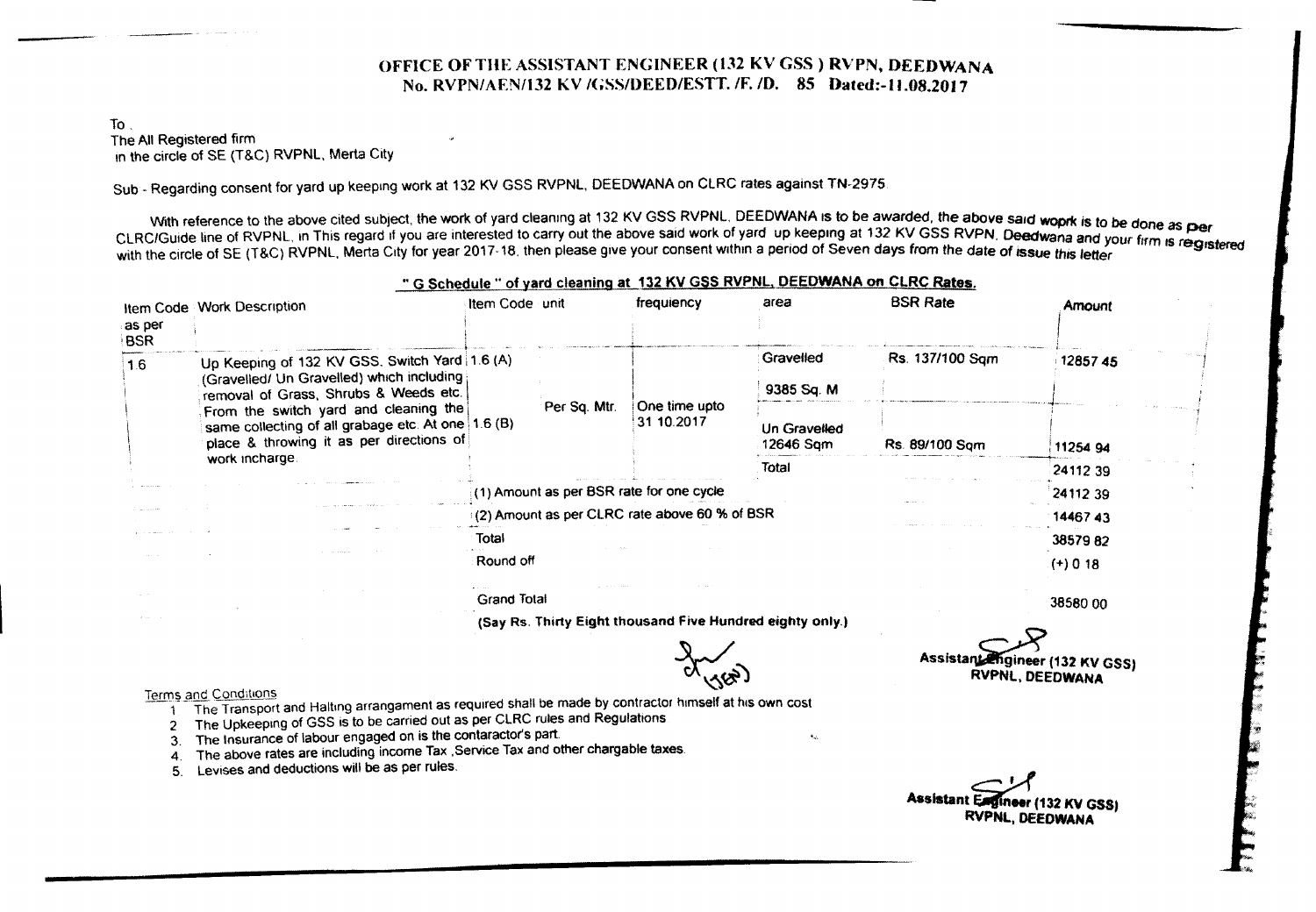

### RAJASTHAN RAJYA VIDHYUT PRASARAN NIGAM LIMITED (An ISO 9001·2008 Certified Company) OFFICE OF THE ASSISTANT ENGINEER. 132 KV GSS, DEEDWANA( NAGAUR )

· \_ \_.. \_-------------

NO, RVPN/ AEN/132 KV GSS / DEED / Works. */*D.84 Dated 11.08.2017

All Registered Contractor, Under the ZCE (T&C *AlZ),* Ajmer

Sub'· General cleaning work on CLRC Rate contract at 132KV GSS Deedwana

In reference to subject cited above it is intimated that the work of General cleaning work on CLRC Rate contract at 132KV GSS Deedwana is to be carried out on CLRC rate contract. You are interested to carried out the said work please give your present within a period of 7 days from 11.08.2017 to 19.08.2017 the issue letter otherwise it will be presumed that you are not interested to carry out the said work and work will be awarded to other firm

Assistant Engineer, 132 KV GSS. RVPN. Deedwana

Copy submitted/ forwarded to the following for information  $\&$  needful action:-

- I. The Executive Engineer (220 KV GSS Kuchaman). Nagaur.
- 2. The Accounts Officer (T&C), RRVPNL. merta city

T 132 KV GSS-RVPN. Deedwana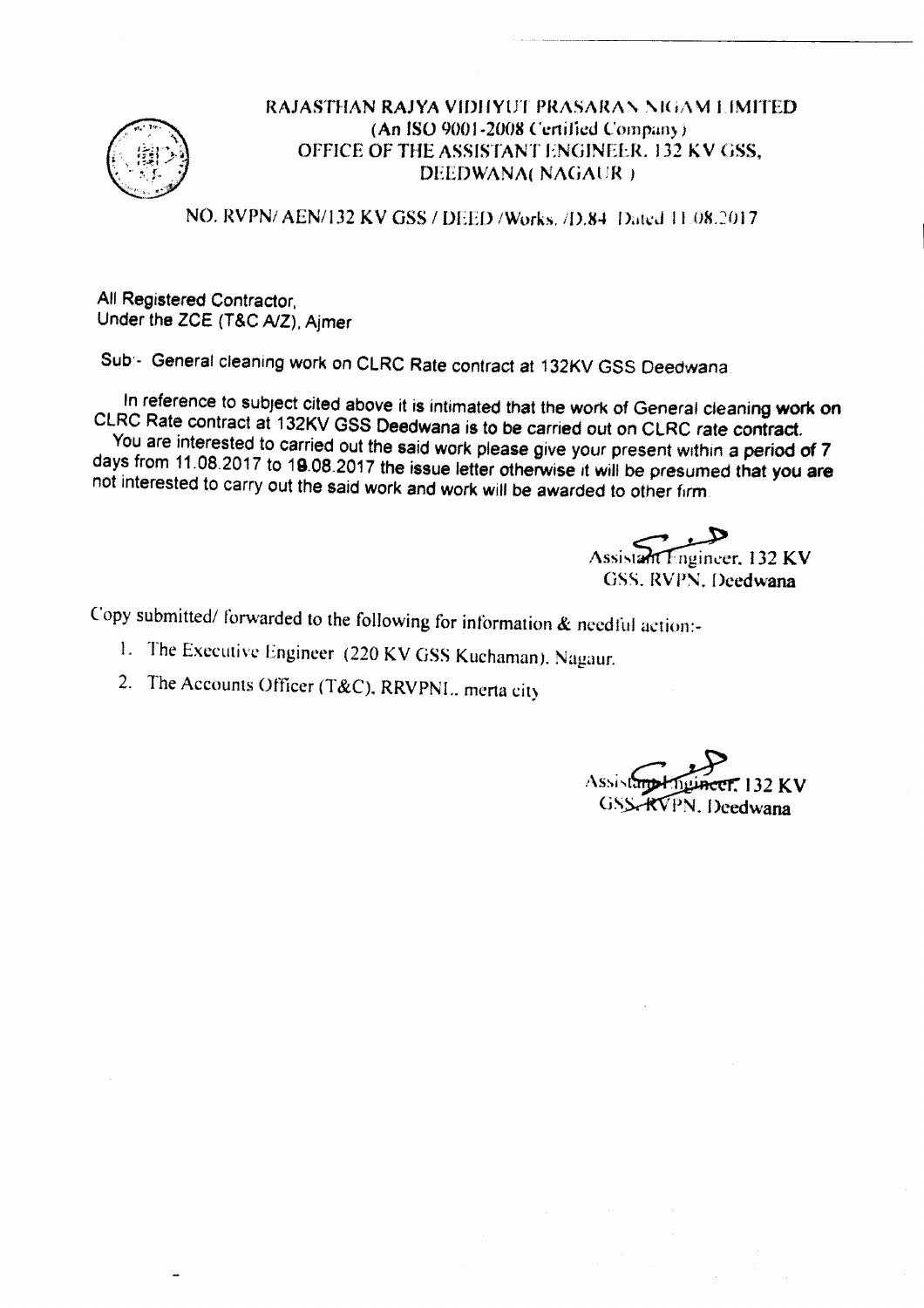

## RAJASTHAN RAJYA VIDYUT PRASARAN NIGAM LIMITED

(An ISO 9001:2008 certified company) [Corporate Identity Number(CIN) U40109RJ2000SGC016485] Regd. Office: Vidhut Bhawan, Jyoti Nagar, Jaipur-302005 OFFICE OF THE ASSISTANT ENGINEER, 132 KV GSS RVPN, DEEDWANA

Email: aen.132.deedwana@rvpn.co.in

NO.RVPN/ AEN/ 132 KV GSS/ deedwana/Tech/2016-17/F-/D-84 DATED-11.08.2017

### Subject :- Work offer for General cleaning of GSS premises at 132KV, GSS, RRVPNL, Deedwana. Wef 1/9/2017 to 31/10/2017

Dear Sir.

In reference to the above cited subject & letter under reference, you are invited to execute General cleaning work of GSS premises at 132 KV. GSS, RRVPNL. Deedwana on CLRC rates / guide line of RVPNL. The copy of "G-Schedule" of above work is cuclosed herewith

If you are interested to under take the above work and your firm is registered with the SE (400KX,GSS), RVPN1. Merta City for quarter year 2017, then please arrange to send written consent to this office within seven days. So that work order may be placed upon your to an after your firm after your яссеріянсе.

"G" - Schedule

Name of work :- Annual Contract for General cleaning of GSS premises at I32KV GSS, RRVPNL. Deedwana for of the year 2017 (1/9/2017 to 31/10/2017)

Ref. :- LBSR No. JAIPUR, Dt. 01.01.2011

| S.<br>No | <b>BSR</b><br>Code<br>Νо, | Description                                                                                                                                                                                                                                                                                                                                                                                                                                                                                                                                                                                                          | Frequenc<br>¥                                     | Unit                     | Uni<br>÷<br>rate<br>in<br>Rs. | Qty.       | Amount<br>for $61$<br>Days | (LRC<br>Rate<br>Above<br>% | Net<br>Amount<br>for 61 Days      |
|----------|---------------------------|----------------------------------------------------------------------------------------------------------------------------------------------------------------------------------------------------------------------------------------------------------------------------------------------------------------------------------------------------------------------------------------------------------------------------------------------------------------------------------------------------------------------------------------------------------------------------------------------------------------------|---------------------------------------------------|--------------------------|-------------------------------|------------|----------------------------|----------------------------|-----------------------------------|
|          |                           |                                                                                                                                                                                                                                                                                                                                                                                                                                                                                                                                                                                                                      | प्रतिदिन                                          | 100 वर्ग<br>मीटर         |                               | 19, 480.00 | 5563.2                     | 60%                        | 8901.12                           |
|          |                           | बरामदों, विश्राम कक्ष, सीढियों,पी.एल.सी.सी. कक्ष, बेटरी कक्ष,<br>विश्राम गृह आदि में झाढू से सफाई करना व फिनायल का<br>पोछा लगाने का कार्य ।<br>- नियन्त्रण कक्ष समेत सभी कमरों के दरवाजों व रिवडकियों<br>। मय गौशे । आदि की सफाई ।<br>– समस्त - तैचालय व मूत्रालय में फिनायल / रसायन का<br>प्रयोग करते हुये सफाई एवं धुलाई का कार्य।<br>– नियन्त्रण कक्ष व अन्य समी कक्षों की छत् रिवडकी,<br>कोने आदि में लगे जाले आदि की सफाई ।<br>- उपरोक्त परिसर में कूडादानों । इस्टबिनों । को रवाली<br>करना ।<br>- समस्त निकाले गये कचरे को ग्रिड, सब स्टेशन परिसर से<br>बाहर प्रभारी अधिकारी द्वारा निर्धारित स्थान पर डालना । |                                                   | फर्श<br>क्षेत्रफल        | 00                            |            |                            |                            |                                   |
|          |                           | ৰাত –<br>1 सफाई कार्य हेतु झाडू, पोछे. डस्टर, आवश्यक उपकरण<br>आदि ठेकेदार को स्वय की लागत पर लाने होंगे ।<br>2 अन्य सफाई का सामान जैसे। फिनायल, फिनायल गाोली,<br>रसायन आदि विभाग द्वारा देय होंगे ।<br>3 भुगतान फर्श क्षेत्रफल के आधार पर किया जायेगा ।                                                                                                                                                                                                                                                                                                                                                              |                                                   |                          |                               |            |                            |                            |                                   |
|          | 1.2                       | ंनियन्त्रण कक्ष से मुख्य द्वार तक सड.क व अन्य- सड.के एवं<br>इनके दोनो ओर छोड़ी गयी रवाली जगह की झाड़ू, द्वारा<br>सफाई । समस्त निकाले गये कचरे को ग्रिड. सब स्टेशन<br>परिसर से बाहर प्रभारी अधिकारी द्वारा<br>निर्घारित स्थान पर डालना । सफाई कार्य हेतु झाडू <i>ए</i> व<br>आवश्यक उपकरण आदि ठेकेदार को स्वयं को लागत पर लाने : week)<br>होगे े                                                                                                                                                                                                                                                                       | 5<br>days (1<br>day in a                          | 100 वर्ग 3.6 970<br>मीटर | 0                             |            | 174.60                     | 60%                        | 279.36                            |
|          |                           | TOTAL<br>R/Off<br><b>GRAND TOTAL</b><br>(Rs. Nine thousand eighty one ONLY)                                                                                                                                                                                                                                                                                                                                                                                                                                                                                                                                          |                                                   |                          |                               |            |                            |                            | 9180.48<br>$(+) 00.52$<br>9181.00 |
|          |                           |                                                                                                                                                                                                                                                                                                                                                                                                                                                                                                                                                                                                                      | Junior Bagineer (M)<br><b>132KV GSS, Deedwana</b> |                          |                               |            |                            |                            |                                   |

1.12 MGSS, Deedwann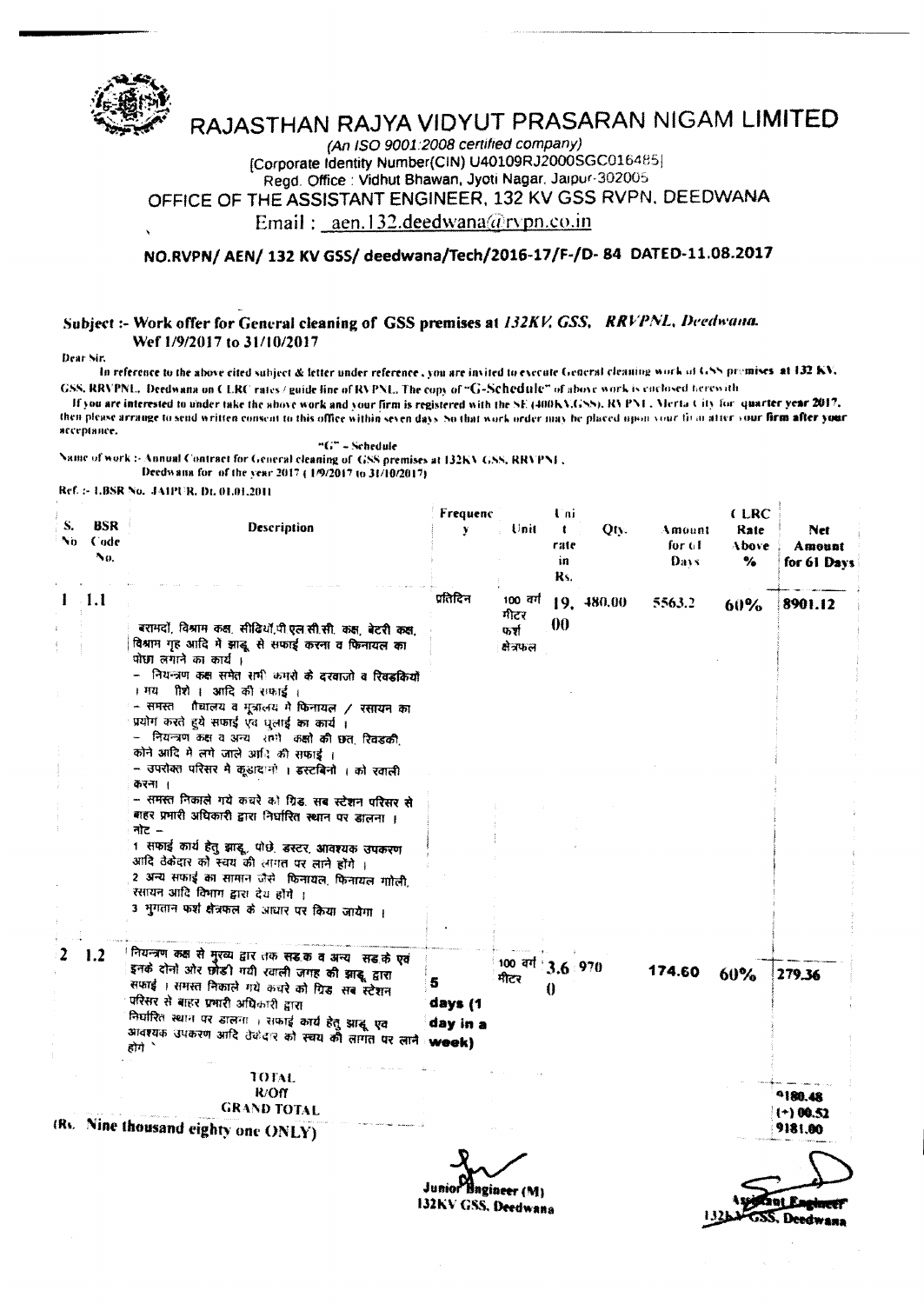

# RAJASTHAN RAJYA VIDYUT PRASARAN NIGAM LIMITED

(Corporate Identity Number (CIN):U40109RJ2000SGC016485) Regd. Office: VidyutBhawan, Jyoti Nagar, Jaipur-302005 Office of the Assistant Engineer (132 KV GSS), Merta Road Ph.No:-Ol 591-275328;E-MAIL:- aen.132.mertaroad;Website:-www.rvpn.co.in (An ISO9001-2008 Certified Company)

NO. RVPN/AEN/ GSS/MTR/F.ESTT/D <sup>99</sup> DATE:11.08.2017

To,

### All Registered contractor

### Under T&C, Ajmer Zone

Sub: - To carry out the work of general cleaning of control room and Non-residential Building at 132 KVGSSMerta Road on ClRC Rate Contract basis for the financial year 2017-18 (from 11.08.2017 to 31.10.2017)

Ref.- NO./RVPN/CE(Contracts)/SE(C-II)/XEN-4/D.136 Dated 04.08.2017.

Please find enclosed here with the 'G' schedule of general cleaning of control room and Non-residential Building at 132 KV GSS Merta Road for the financial year 2017-1B(from 11.0B.2017to 31.10.2017) on approved ClRC Rate issued by Nigam vide order No.RVPN/SE/SSPC/TK/A-1/TN-297S!ClRC/D 501 Dated 24.0S.2013. Being a registered contractor under CE(T&C-*A/Z)* Ajmer and under the circle SE(T&C) Merta. You are here by intimate for sending your consent for carry out above mention work.

Therefore if you are interested to carry out the said work please send your consent within 07 days i.e. up to IB.OB.2017at 15:30 Hrs. to this office.

Encl.- G schedule

Assistant Engineer (132 KV GSS) RVPNL, MERTA ROAD

Copy submitted to the following for kind information

- 1. The Superintending Engineer (T&C), RRVPN, Merta city.
- 2. The Executive Engineer (400KV GSS), RRVPN, Merta city.
- 3. The Account Officer (T&C), RRVPN, Merta City.
- 4. Notice board

Assistant Engineer 2 KV GSS) RVPNL, MERTA ROAD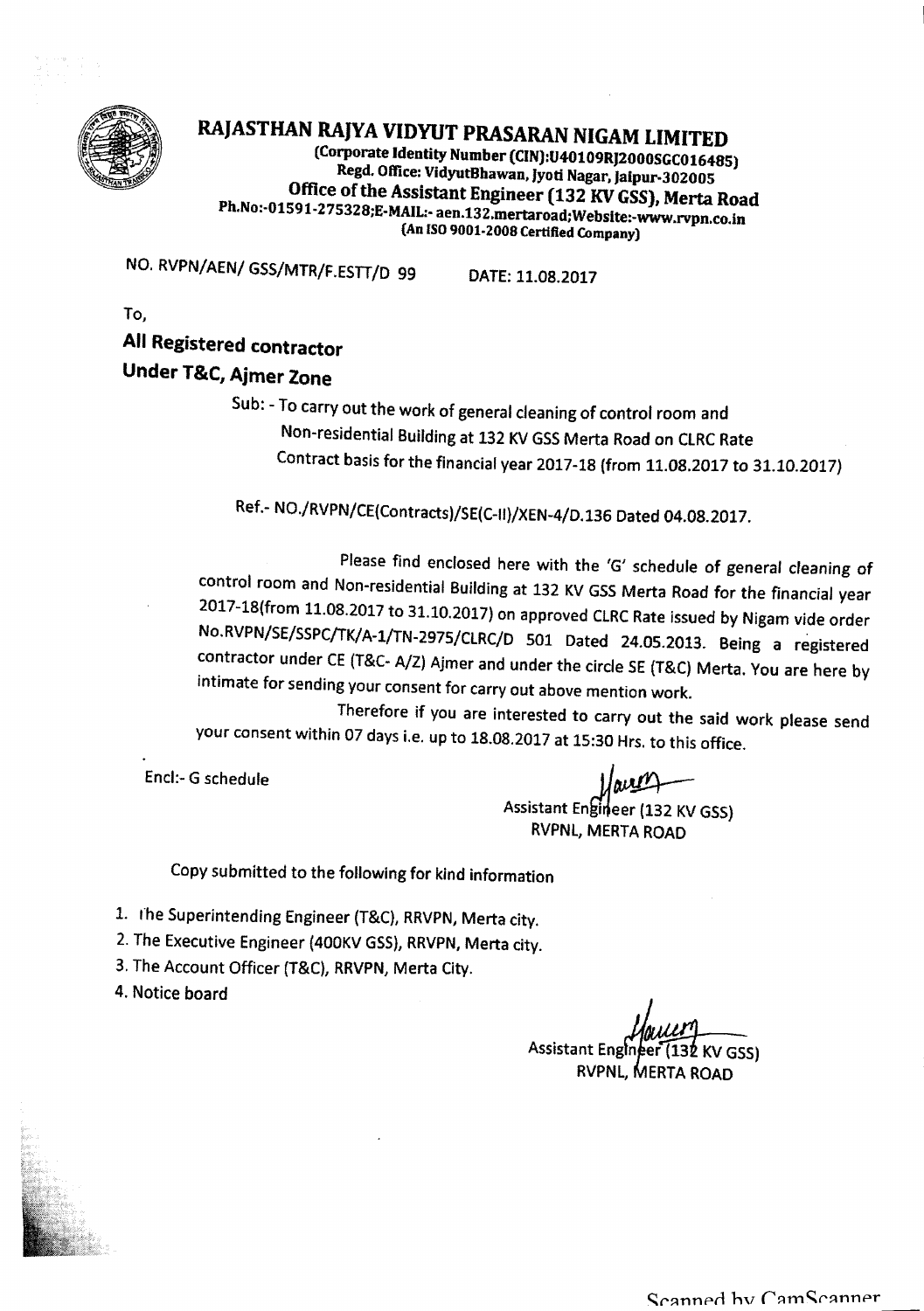Cleaning Work of Control Room & other Residential building at 132 KV GSS, RRVPNL, Merta Road (Period 11.08.17 to 31.10.17)

### Details of 'G-Schedule' is given below:

| क.<br>स. | कार्यकाविवरण                                                                                                                                                                                                                                                                                                                                                                                            | <b>Frequ</b><br>ency | Unit                  | Rate  | Area in<br>Sq. Mtr. | Total<br>Days/<br>Week | <b>Amount</b> |
|----------|---------------------------------------------------------------------------------------------------------------------------------------------------------------------------------------------------------------------------------------------------------------------------------------------------------------------------------------------------------------------------------------------------------|----------------------|-----------------------|-------|---------------------|------------------------|---------------|
| 1.1      | « ग्रिडसबस्टेशनपरिसरकेकार्यालयनियंत्रणकक्ष,बरामदे,विश्राम<br>कक्ष,सीढियाँ,पी.एल.सी.सी<br>कक्ष,बैटरीकक्षआदिर्मेझाड्सेसफाईकरनावफिनाईलकापौचाल<br>गानेकाकार्य।<br>◆ नियंत्रणकक्षसमेतसभीकमरोंकेदरवाजोंवखिड़कीयों<br>)मयसीसों)आदिकीसफाई।<br>« समस्तशोचालयोवमूत्रालयोर्मेफिनाईलो.रसायर्नोकाप्रयोगकर<br>तेह्येसफाईएवंध्लाईकाकार्य।<br>÷ नियंत्रणकक्षवअन्यसभीकक्षोंकीधूल,खिड़की,कोनेआदिर्मेलगे<br>जालेआदिकीसफाई। | Daily                | 100<br>m <sup>2</sup> | 19.00 | 316                 | 82<br>Days             | 4923.28       |
|          | ० उपरोक्तपरिसरमैकूड़ादानों) डस्टबिनो (कोखालीकरना।<br>« समस्तलिकालेगयेकचरेकोग्रिडसबस्टेशनपरिसरसेबाहरप्रभा<br>रीअधिकारीदवारानिर्धारितस्थानपरडालना।                                                                                                                                                                                                                                                        |                      |                       |       |                     |                        |               |
|          | <u>नोटः</u>                                                                                                                                                                                                                                                                                                                                                                                             |                      |                       |       |                     |                        |               |
|          | सफाईकार्यहेतुझाडू पौचे,डस्टर,आवश्यकउपकरणआदिठेकेदा<br>Þ<br>रॉकोस्वयंकीलागतपरलानेहोंगे।<br>> अन्यसफाईकासामानजैसेफिनाईल,रसायनआदिविभागद्वारा<br>देयहोंगे।                                                                                                                                                                                                                                                   |                      |                       |       |                     |                        |               |
|          | भूगतानफर्शक्षेत्रफलकेआधारपरकियाजायेगा।                                                                                                                                                                                                                                                                                                                                                                  |                      |                       |       |                     |                        |               |
| 1.2      | « नियंत्रणकक्षसेमुख्यद्वारतकसड़कवअन्यसड़केंएवंड्नकेदोनों<br>औरछोड़ीगईखालीजगहकीझाड़ूद्वारासफाई।<br>* समस्तनिकालेगयेकचरेकोग्रिडसबस्टेशनपरिसरसेबाहरप्रभा<br>रीअधिकारीदवारानिर्धारितस्थानपरडालना।                                                                                                                                                                                                           | Daily                | 100<br>m <sup>2</sup> | 3.60  | 1700                | 12<br>Days             | 734.4         |
|          | ◆ सफाईकार्यहेतुझाडू.पौचे.डस्टरआवश्यकउपकरणआदिठेकेदा<br>रोंकोस्वयंकीलागतपरलानेहोंगे।                                                                                                                                                                                                                                                                                                                      |                      |                       |       |                     |                        |               |
|          | <b>TOTAL</b><br>60% above BSR                                                                                                                                                                                                                                                                                                                                                                           |                      |                       |       |                     |                        | 5657.68       |
|          | <b>GRAND TOTAL</b>                                                                                                                                                                                                                                                                                                                                                                                      |                      |                       |       |                     |                        | 3394.60       |
|          | <b>R/O Amount</b>                                                                                                                                                                                                                                                                                                                                                                                       |                      |                       |       |                     |                        | 9052.28       |
|          | iRC Nina Thourand Eife, Ture Duncas Oaks                                                                                                                                                                                                                                                                                                                                                                |                      |                       |       |                     |                        | 9052.00       |

Thousand Fifty Two Rupees Only) ?

Tapelh

Junior Engineer (132 KV GSS) RVPNL, MERTA ROAD

Assistant Engineer (132 KV GSS)

RVPNL, MERTA ROAD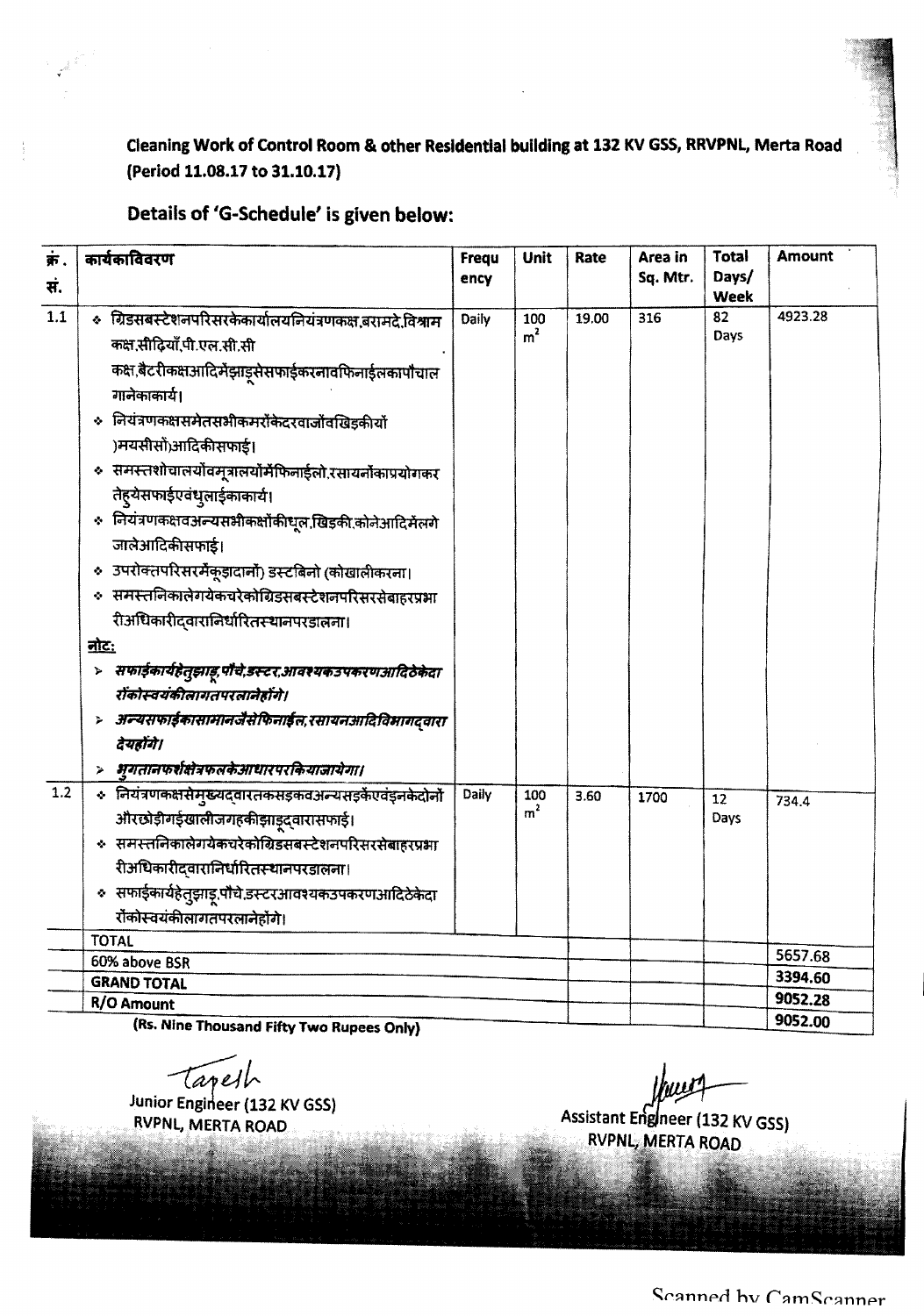

### HAJASTITAN BAJYA VIUYUT PRASARAN NIGAM LIMITED (Reg. Office: Vidyut Briswan, Janpath, Iyoti Hagar, Jaipur-302005 OFFICE OF THE ASSISTANT ENGINEER (132 KV GSS) chitawa, (Hagaur) -341519, Telephone No.01586-248145 1-mail: aen.132.chitawa@rvpn.cu.in FIO. BVPTI / AEFI / 132 KV / GSS / chitawa/TECH./F. / D- 102 dated 11.08.2017

- 
- M/s. JOGMA /A LELLIPO LONSTRUCTION 83,7.5 A.,815 COLONY, JODHPUR 14/s-Shree Balaji Llectro Construction Vaishali Hagar, k city(Nagaur)
- M/S- Ganapti Electricals Mertu City Lamba Jatan,fragaur.
- 14/5- Chartihuja Construction College Road, Hagaur
- M/s- Maliadev Construction Dangawas, Merta City
- M/s-Java Construction company, Lamba Jatan, Nagaur.
- Subject :- Work offer for General cleaning of GSS premises at 132KV, GSS,RRVPHL, chitawa.

FIOTE: Please arrange to send written consent to this office within seven days i.e. upto 16.00 Hrs of 18.08.2017. Team for

To relember to the above sted villags & lotter under reference, you are mated to execute General sleaming work of GSS precises at 132 KV, GV, PVPHE, chitawa on CERC rates/ goderune of RVPSE. The copy of "G-Schridule" of apove work is encloued here with 10 you are internated to under take the above work and your forms registered with the SE (400KV,GSS), RVPNt, Merta City for year 2017-18 , then plus contained to and written contain to this uffers within their days So that work order may be placed upon your form after your Time after your attributions.

#### "G Schedule"

### "G" Schedule For 02 Months for Year 2017-18 (September-17 to October-17) Name of Work :- contrarct for cleaning works of Building, Roads, and other areas outside the Switch Yard at permises of of 132 kV GSS, RVPIIL, chitawa

| 5.flo.       | Cabe No.<br>in<br>19 | Description                                                                                                                                                                                                                                                                                                                                                                                                                                                                                                                                                                                                                                                                                                                                                                                                                                                              | Frequency   | $\tilde{\tilde{\xi}}$                      | rate in Rs.<br>$\ddot{\tilde{\mathbf{s}}}$ | ξ            | $\tilde{\phantom{a}}$<br>Amount For<br>$\frac{1}{2}$<br>$\frac{1}{2}$<br>$\frac{1}{2}$<br>$\frac{1}{2}$<br>$\frac{1}{2}$<br>$\frac{1}{2}$<br>$\frac{1}{2}$<br>$\frac{1}{2}$<br>$\frac{1}{2}$<br>$\frac{1}{2}$<br>$\frac{1}{2}$<br>$\frac{1}{2}$<br>$\frac{1}{2}$<br>$\frac{1}{2}$<br>$\frac{1}{2}$<br>$\frac{1}{2}$<br>$\frac{1}{2}$<br>$\frac{1}{2}$<br>$\frac{1}{2}$<br>$\frac{1}{2}$<br> | CLRC Rate<br>above % | Net Amount<br>For 61 Days |
|--------------|----------------------|--------------------------------------------------------------------------------------------------------------------------------------------------------------------------------------------------------------------------------------------------------------------------------------------------------------------------------------------------------------------------------------------------------------------------------------------------------------------------------------------------------------------------------------------------------------------------------------------------------------------------------------------------------------------------------------------------------------------------------------------------------------------------------------------------------------------------------------------------------------------------|-------------|--------------------------------------------|--------------------------------------------|--------------|---------------------------------------------------------------------------------------------------------------------------------------------------------------------------------------------------------------------------------------------------------------------------------------------------------------------------------------------------------------------------------------------|----------------------|---------------------------|
|              | z                    | ı.                                                                                                                                                                                                                                                                                                                                                                                                                                                                                                                                                                                                                                                                                                                                                                                                                                                                       | s.          | 6                                          | $\overline{7}$                             | $\mathbf{g}$ | G.                                                                                                                                                                                                                                                                                                                                                                                          | 10                   | 11                        |
| $\mathbf{I}$ | 1:1                  | मामन्त्र सफ़र्दू जार्थ<br>कड़ी का किस्मान<br>वरणये, विश्वम कप्त, सीढयो,पीउल,सी.सी. कम, बटमे<br>ध्या, विश्रम गृह आदि में आद, से मधाई करना व किमायल का पीछा लगाने का<br>4.14 a<br>नियन्त्रण कहा समेन सभी कमंत्री के बरुवासी व रिवड़कियों । मध बीधे । अदि<br>協 中国 1<br>मतान मौजलय व गुजानय में किनायल 7 रसायन का प्रयोग करते हुये<br>યવારે હતે પુરુષે જો પાસી ક<br>नियन्त्रण कष्ट च अन्य समी करने की छा, तिकडी, कोने जाति में लगे जाते  <br>測 石油建。<br>ामान गेम्म में इरुयते । इंटोक्स है से स्वती बन्ना है<br>स्थान निकले गये गयेर ही दिई, मब स्टेमन परिसर से बाहर प्रभारी अधिकारी<br> अम् स्थिति सम्बन्धः अस्य ।<br>l⊲ie ⊹<br>ाः एकःई कार्य हेतु ब्राह्,, पार्स, इस्टर, आवष्यक उपकरण आदि हेकैदार को स्वयं<br>कि चलन पर अपने संग ।<br>ि जन्म मधर्द का समान कैंगे। किनापल, किनापल पोली, रसायन आदि<br>रिभाग दास उब होग ।<br>उ. मुस्तान पर्व संवाहन ने अस्थार पर किया शर्ममा । | per<br>dav  | 109 Su<br>Mtr<br>Floor<br>arca             | 9.00                                       | 350          | 40563                                                                                                                                                                                                                                                                                                                                                                                       | $60^{\circ}$ .       | <b>な190.4</b>             |
| D,           | 12                   | िष्टवर का वै मुख्य है। तर वह अपने अपने अपने स्टेम्बई देनों और<br>नाइने गयी स्थलने जगह की हाथ, डाम महाई । समस्त निकाले गये काफो की<br>ेवढ़, मुंब स्टेम्बर परिवार से बाहर प्राप्ती अविश्वासी क्षांत<br>िष्कांग्न स्थान पर राजना । मपाई कार्य हेनू झाढू, एवं आवव्यक उपाधम्म अधि<br>रिकेश का मय की मामत पर नप्ते होते ।                                                                                                                                                                                                                                                                                                                                                                                                                                                                                                                                                      | per<br>dav. | 100 S <sub>4</sub><br>Mir<br>Floor<br>arca | 3.60                                       | 416          | 913.5<br>$\mathcal I$                                                                                                                                                                                                                                                                                                                                                                       | $60 -$               | 1361.6                    |
|              |                      | <b>TOTAL</b>                                                                                                                                                                                                                                                                                                                                                                                                                                                                                                                                                                                                                                                                                                                                                                                                                                                             |             |                                            |                                            |              |                                                                                                                                                                                                                                                                                                                                                                                             |                      | 7952.00                   |
|              |                      | GRAND TOTAL (ROUND OFF)                                                                                                                                                                                                                                                                                                                                                                                                                                                                                                                                                                                                                                                                                                                                                                                                                                                  |             |                                            |                                            |              |                                                                                                                                                                                                                                                                                                                                                                                             |                      | 7952.00                   |

(Say Rs. Seven Thousand Nine Hundred Fifty Two only)

 $\left\langle \mathcal{L} \right\rangle = \left\langle \mathcal{L} \right\rangle = \left\langle \mathcal{L} \right\rangle$ 

Assistant Engineer [132 KV GSS] RVPN, chitawa

Junior Engineer 132 KV Good BVPS, children